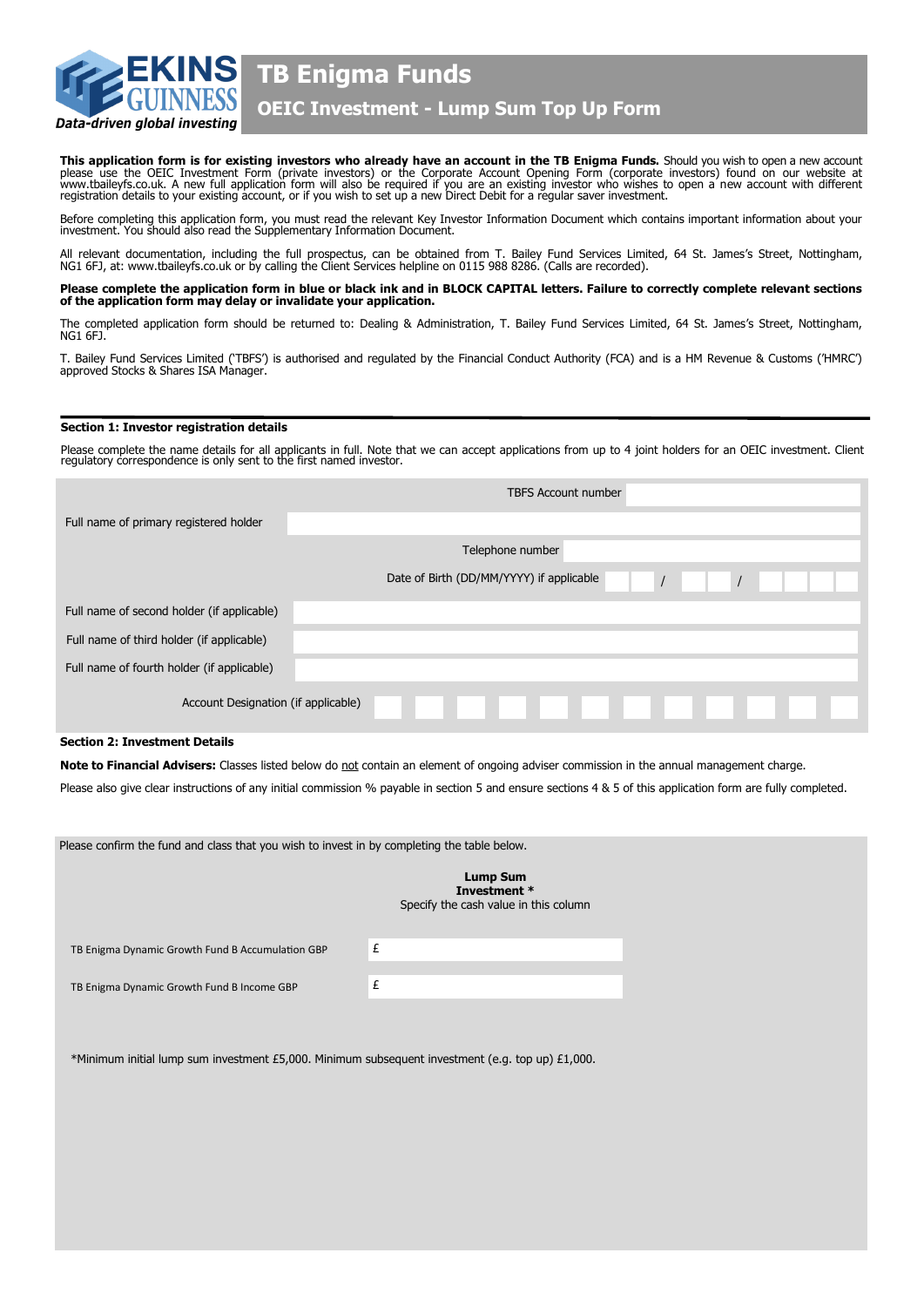## **IMPORTANT INVESTOR INFORMATION**

#### Data Protection Policy

To provide our services to you, TBFS is required to collect personal information (i.e. information such as your name, date of birth, address, bank details or other such data which may be used to identify you). When we do so we are subject to data protection laws applicable in the United Kingdom and we are responsible as 'controller' of that personal information for the purposes of those laws.

We take your privacy very seriously and will only share your personal information with trusted third parties that are themselves subject to appropriate measures to protect your personal information. You are encouraged to read carefully our Privacy Policy which contains details and important information on who we are and how and why we collect, store, use and share your personal information. This policy also explains your rights in relation to your Personal Information and how to contact us or supervisory authorities in the event you have a complaint.

Our Privacy Policy can be obtained from www.tbaileyfs.co.uk/privacy-policy or, to request a copy, you can write to us at T. Bailey Fund Services Limited, 64 St. James's Street, Nottingham, NG1 6FJ or call us on the Client Services helpline: 0115 988 8286. (Calls are recorded).

# Identification Verification

Applications will be subject to the United Kingdom's verification of identity requirements which are contained in the Money Laundering Regulations (and subsequent revisions), the Serious Organised Crime and Police Act 2005, the Proceeds of Crime Act 2002, the Terrorism Act 2000, the HM Treasury Sanctions Notices and the FCA Handbook. To comply with these regulations, we may need to request additional evidence of identity from you. We may use a credit reference agency who will record that an enquiry has been made. **We reserve the right to refrain from investing your money and to withhold any repayment of capital and / or income until adequate evidence of identity under these regulations has been provided.**

#### **Section 3: Payment method**

Please tick to confirm your payment method:

#### **Electronic Payment**

Please note that TBFS is unable to make a collection from your account and you must instruct your bank to transfer payment to us.

Please send electronic payments with your name as the payment reference to the following account; Account Name: Enigma Funds Client Money Account Number: 70222304 Sort Code: 60-80-09

This section has been left intentionally blank.

Please move to the next page to continue with your application.

FOR OFFICE USE ONLY Existing Account **DoB DoB** Further Action Required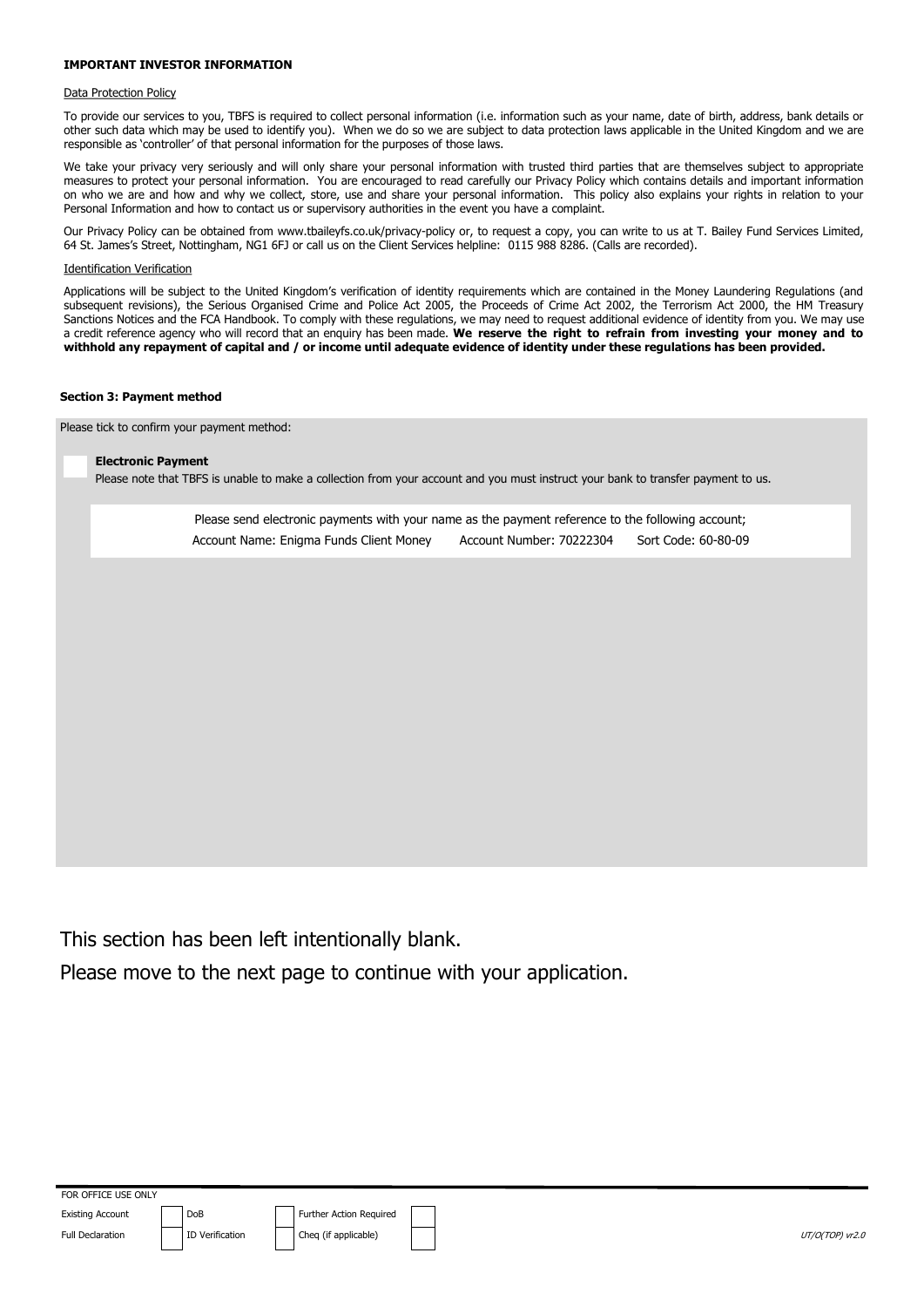Where a Financial Adviser was listed on your original OEIC application form, this will also be applied to top up investments. **TBFS's default position is that advice has been given in regards to this application unless we are instructed otherwise.** 

#### **Tick here if no advice has been given**

Please be advised we must be informed at the point of each subsequent investment whether or not advice has been given.

# **Section 5: Financial Adviser Charges**

#### Additional notes to Financial Advisers

Please see TBFS's Intermediary Terms of Business at www.tbaileyfs.co.uk. Financial Advisers who conduct business with TBFS are deemed to have accepted these terms.

 From 31 December 2012, ongoing commission cannot be paid to a UK Financial Adviser from a product where advice has been given to a UK retail client to invest in a product. For deals where advice has been given to UK retail client, investment should therefore be made into classes which do not contain an<br>element of commission built into the annual management charge (AMC).

Special terms relating to initial charges must be agreed with TBFS prior to the submission of this form.

**Please ensure that you have read, understood and signed the additional declaration(s) in Section 6 of this application form which refer to adviser charges.**

#### **Initial Adviser Charges**

By completing this section, you are instructing us to pay an amount from your initial investment as outlined in Section 2 to the agent listed on your account as an adviser charge. As a result of this, the net amount invested in your chosen fund will be reduced by the amount of the adviser charge. For example if you have invested £10,000 and you have elected to pay your adviser a 2% adviser charge from your initial investment, we will pay your adviser £200 and £9,800 will be invested into the fund.

> Initial adviser charge payable to appointed Financial Adviser: %

This section has been left intentionally blank.

Please move to the next page to continue with your application.